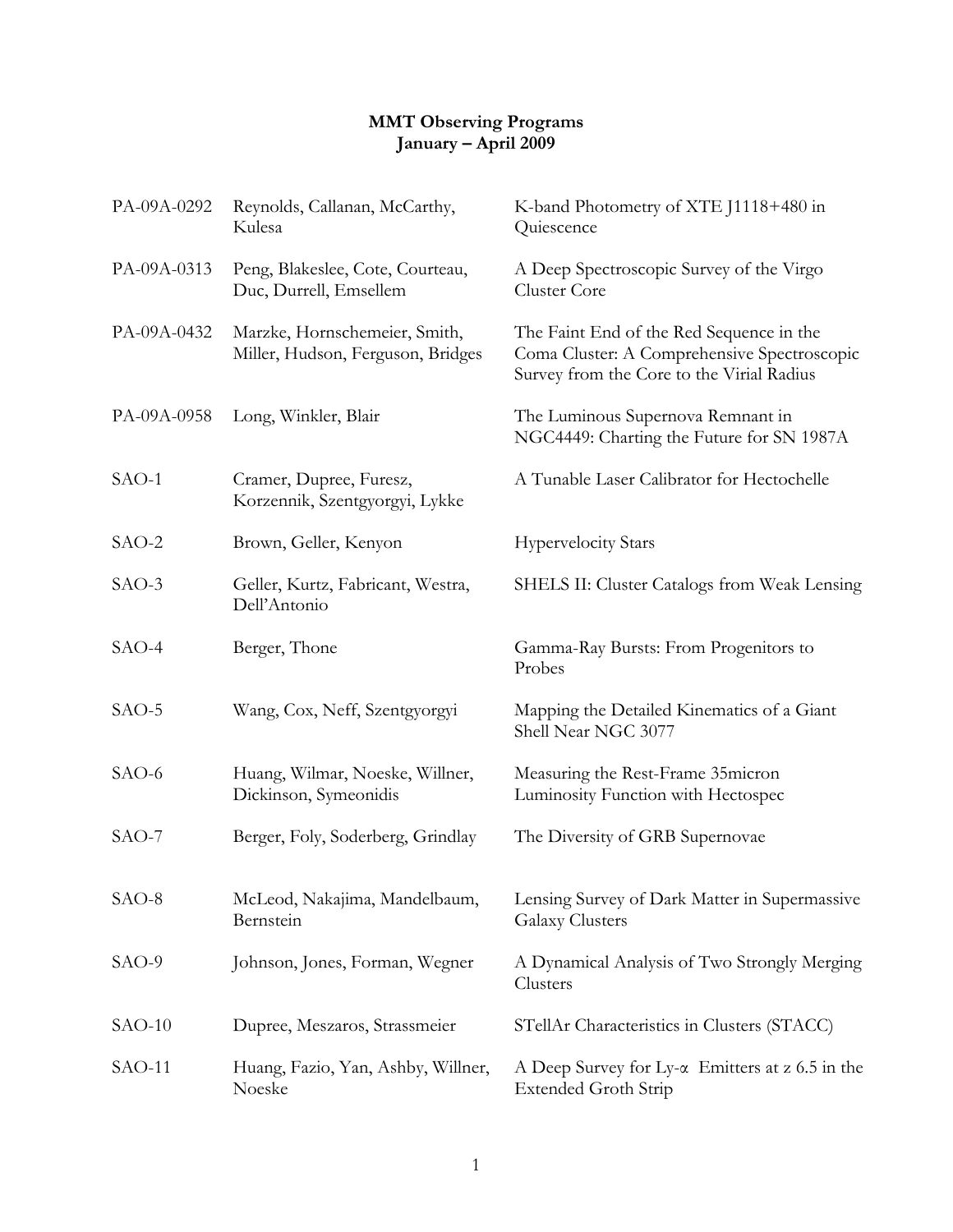| $SAO-12$ | Allen, Wolk, Furesz, Winston,<br>Briceno, Megeath, Calvet,<br>Hartmann, Hernandez          | The All Orion Spectroscopic Survey: Masses,<br>Ages and Disk Frequencies                                           |
|----------|--------------------------------------------------------------------------------------------|--------------------------------------------------------------------------------------------------------------------|
| $SAO-13$ | Kilic, Brown, Liebert, Agueros                                                             | <b>Extremely Low Mass White Dwarfs</b>                                                                             |
| $SAO-14$ | Hickox, Murray, Jones, Forman                                                              | AGN Spectroscopy in the XBootes Deep<br>Survey                                                                     |
| $SAO-15$ | Nulsen, Owers, Couch                                                                       | Abell 2142: Dynamics of the Archetypal Cold<br><b>Front Cluster</b>                                                |
| $SAO-16$ | Drake, Wright, Steeghs                                                                     | Hectospec Exploitation of IPHAS: A Powerful<br>New Test of the Galactic Rotation Law                               |
| $SAO-17$ | Allen, Furesz, Szentgyorgi, Briceno,<br>Megeath, Muzerolle, Calvet,<br>Hartmann, Hernandez | The All Orion Spectroscopic Survey:<br>Kinematics and Accretion Rates                                              |
| $SAO-18$ | Hickox, Murray, Jones, Forman                                                              | AGN Environments and Clustering in DEEP2<br>Field 2                                                                |
| $SAO-19$ | Posselt, Neuhaeuser, Haberl                                                                | Search for Substellar Companions to Young<br>Nearby Neutron Stars                                                  |
| $SAO-20$ | Meibom, Covey, Lada, Muench,<br>Szentgyorgi                                                | A Doppler Survey for Close Binaries in IC348                                                                       |
| $SAO-21$ | Seth, Kallivayalil, Ashby, Schechter,<br>West                                              | Proper Motions of Sgr Stream Members Using<br>SDSS and Megacam                                                     |
| $SAO-22$ | Allen, Tobin, Hartmann, Furesz,<br>Hernandez                                               | Independent Constraints on Cluster<br>Membership: Spectral Types and Lithium in the<br>Orion Nebular Cluster (ONC) |
| $SAO-23$ | Seth, Blum, Caldwell                                                                       | Stellar Populations of Nearby Nuclear Star<br>Clusters                                                             |
| $SAO-24$ | Soderberg, Chevalier, Fransson,<br>Smith, Chandra, Chugai, Fox,<br>Pooley                  | Revealing Dust Formation in Naked<br>Supernovae with MMT                                                           |
| $SAO-25$ | Kirshner, Challis, Foley, Rest,<br>Wood-Vasey, Narayan                                     | Supernova Spectroscopy                                                                                             |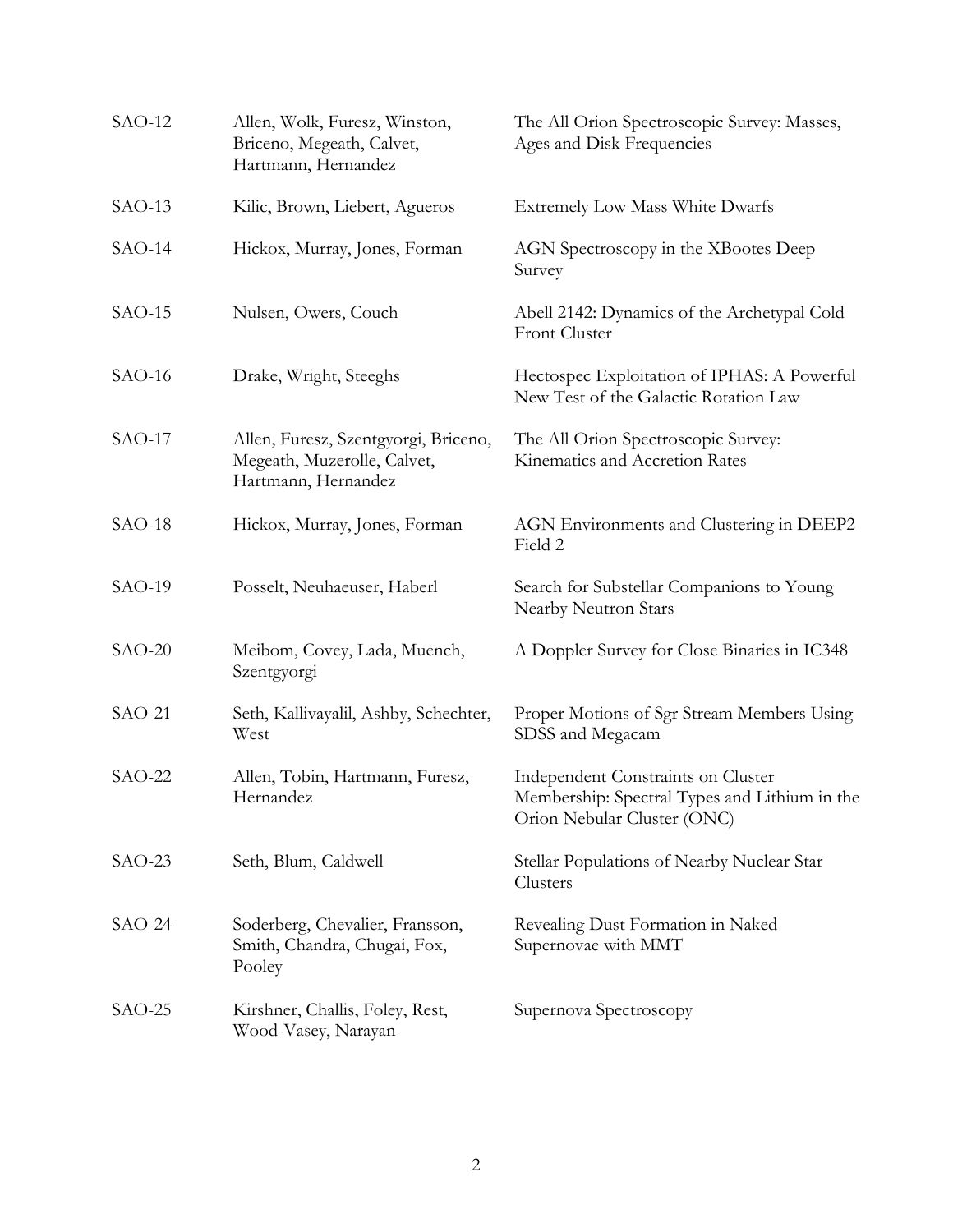| $SAO-26$           | Meibom, Barnes, Mathieu,<br>Hartman, Holman                 | The Connection Between Binarity, Circumstellar<br>Disks, and Stellar Rotation                                                    |
|--------------------|-------------------------------------------------------------|----------------------------------------------------------------------------------------------------------------------------------|
| $SAO-27$           | Furesz, Hartmann, Tobin                                     | Toward Constraints on the Pre-Main Sequence<br>Binary Fraction in Young Clusters                                                 |
| $SAO-28$           | Meibom, Barnes, Furesz, Latham,<br>Szentgyorgi              | Calibrating Stellar Rotation as an Astronomical<br>Clock                                                                         |
| $SAO-29$           | Sand, Zaritsky, Graham, Pritchet,<br>Hoekstra               | A Systematic Search for Supernovae in Galaxy<br>Clusters                                                                         |
| UAO-E24            | Hart, Milton, Powell, Stalcup,<br>Kulesa, McCarthy          | Final Characterization of GLAO at the MMT<br>and Demonstration of Tomography                                                     |
| UAO-G25            | Woodward, Kelley, Harker, Hinz,<br>Hoffman, Kenworthy       | Mid-IR AO Imaging of Comet C/2007 N3<br>(Lulin)                                                                                  |
| UAO-G47            | Carlin, Majewski, Grillmair                                 | Kinematics of Newly-Discovered Milky Way<br><b>Tidal Streams and Dwarf Galaxies</b>                                              |
| UAO-S1             | Stock, Hinz, Rieke, Su, Trilling                            | Characterizing Debris Disks with BLINC,<br>Spitzer and KIN                                                                       |
| UAO-S2             | Eisner, Meyer, Teske, Najita,<br>Doppmann, Kulesa, McCarthy | "Imaging" Gas in Sub-AU-Sized Regions of<br>Protoplanetary Disks with Spectro-Astrometric<br><b>Observations from ARIES</b>      |
| UAO-S4             | Marble, Engelbracht, van Zee                                | Low-Luminosity Galaxies in the Local Volume                                                                                      |
| UAO-S6             | Skemer, Close, Hinz, Hoffmann,<br>Greene, Beck              | Resolved Silicate Emission in T Tauri Binaries:<br>Determining the Parameters that lead to Grain-<br>Growth and Planet Formation |
| UAO-S7             | Skemer, Close, Hinz, Hoffmann,<br>Greene, Kenworthy         | The First Resolution of an Asteroid Belt Analog<br>in Emission                                                                   |
| UAO-S8             | Finkelstein, Rhoads, Malhotra,<br>Papovich, Cohen           | Direct Measurements of Metallicity, Dust<br>Extinction and Out-flow Velocities of Lyman<br>Alpha Galaxies at $z \sim 0.3$        |
| UAO-S <sub>9</sub> | Kim, Jansen, Windhorst                                      | Properties of Satellites Galaxies in Nearby Voids                                                                                |
| UAO-S10            | Malhotra, McLinden, Rhoads,<br>Finkelstein                  | Spectroscopic Confirmations of Bright Lyman-<br>alpha Galaxies at z=3.1                                                          |